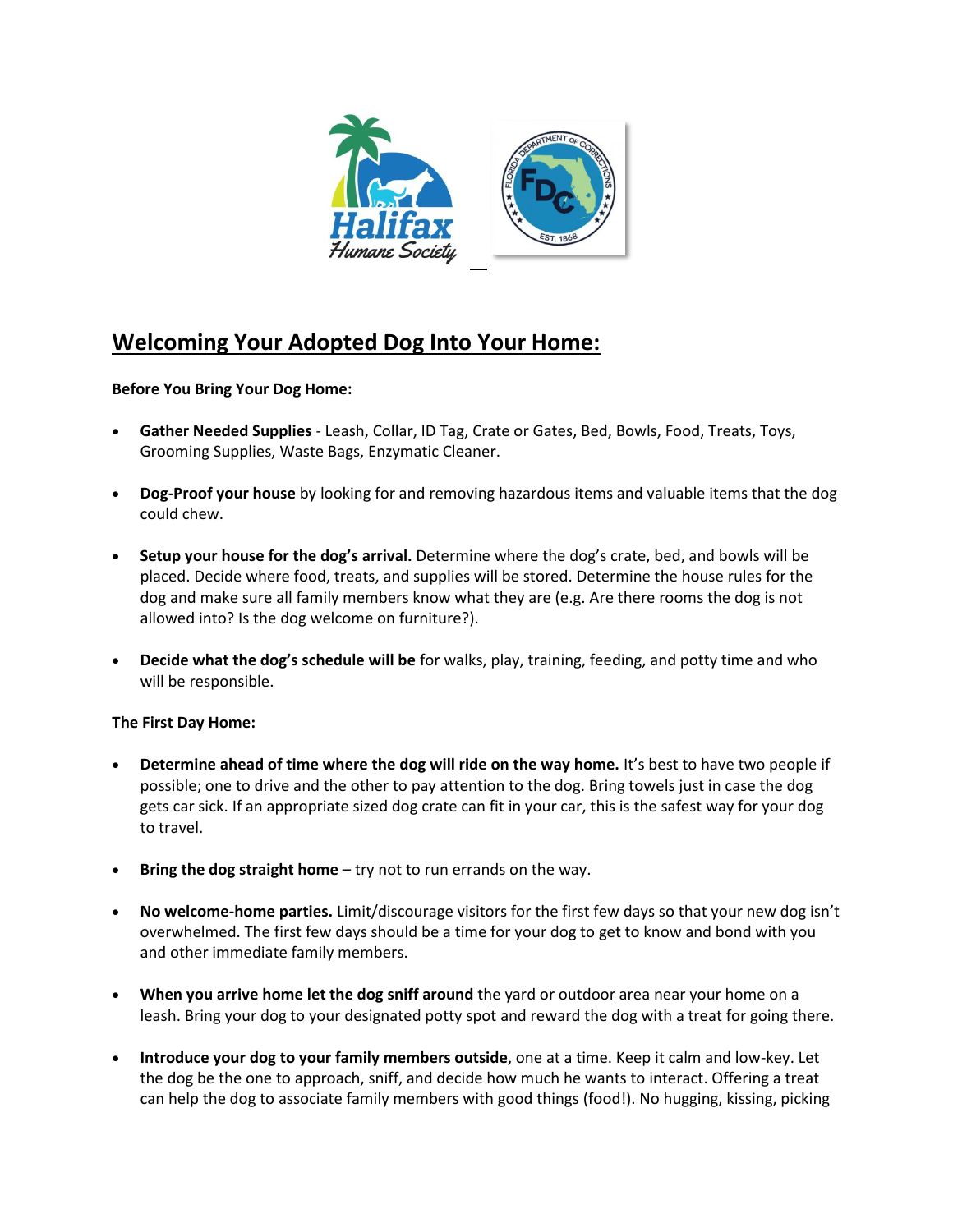up, staring at, or patting on the top of the head during the initial introduction – these things can be scary for some dogs.

- **Stay close to home initially.** No major excursions. You need to learn your new dog's behavior before you can predict how it will respond to different stimulus. Establish a walk routine in an area you are familiar with. Structured play in the yard is also a good form of exercise, bonding, and training.
- **Bring your dog into the house on a leash and give it a tour of the house.** Try keeping the mood calm and relaxed and redirect any chewing or grabbing of objects with a "leave-it" and offering an appropriate toy.
- **Bring your new dog outside often.** Dogs don't generalize as well as we do, so even though your dog may have been house trained in its previous home, your dog needs to learn your house rules, which includes a house training refresher.
- **Make sure your new dog gets ample "quiet time"** so that your dog can acclimate to the new surroundings. Be observant of the dog's responses and go at the dog's pace.
- **If you have a resident dog(s), have the initial meeting outside** (one dog at a time if you have several). Don't rush it. Keep the leashes loose with no tension. Make sure they meet in a food-free, toy-free zone. **Don't leave them alone together until you are absolutely sure it is safe to do so. Watch and manage all interactions between the dogs initially.**
- **If you have a resident cat(s), keep the cat secure until you know how the dog will react to it.** Use doors, gates, and leashes to prevent contact initially. Don't give the dog the opportunity to chase the cat. Make sure the cat has escape options. Keep initial encounters brief. Manage all interactions.

#### **Establish Daily Routines:**

- **Sleeping** Initially the crate or bed should be in the room you would like the dog to sleep in eventually. The area should be safe, dog-proofed, easily cleaned, cozy and quiet, with familiar scents. Don't put your new dog in an uninhabited area like the garage or basement.
- **Feeding** Check with your vet about what the recommended food and amounts should be for your dog based on breed, size, age, activity level, and health. If possible, feed two smaller meals per day rather than one large meal. You may need to reduce the meal size to allow for treats during training.
- **Walks** Keep to relatively quiet places at first. Avoid interaction with other dogs and unfamiliar people until you and your dog are comfortable. Walk your dog on the provided front clip harness to encourage good manners and to minimize pulling on leash.
- **Chew Toys/Interactive Toys** Use of the crate and appropriate toys are great ways to keep your new dog out of trouble. Management of your dog and the environment prevents problem behaviors. Chew toys are a great way to direct your dog's attention to appropriate toys, and away from objects that you don't want your dog to destroy. Interactive feeder toys (toys that you can hide food and treats inside of) help your dog to use its mind and tire them out, mentally. With a new dog, avoid rough and tumble, slapping, wrestling, and chase games when playing with your dog.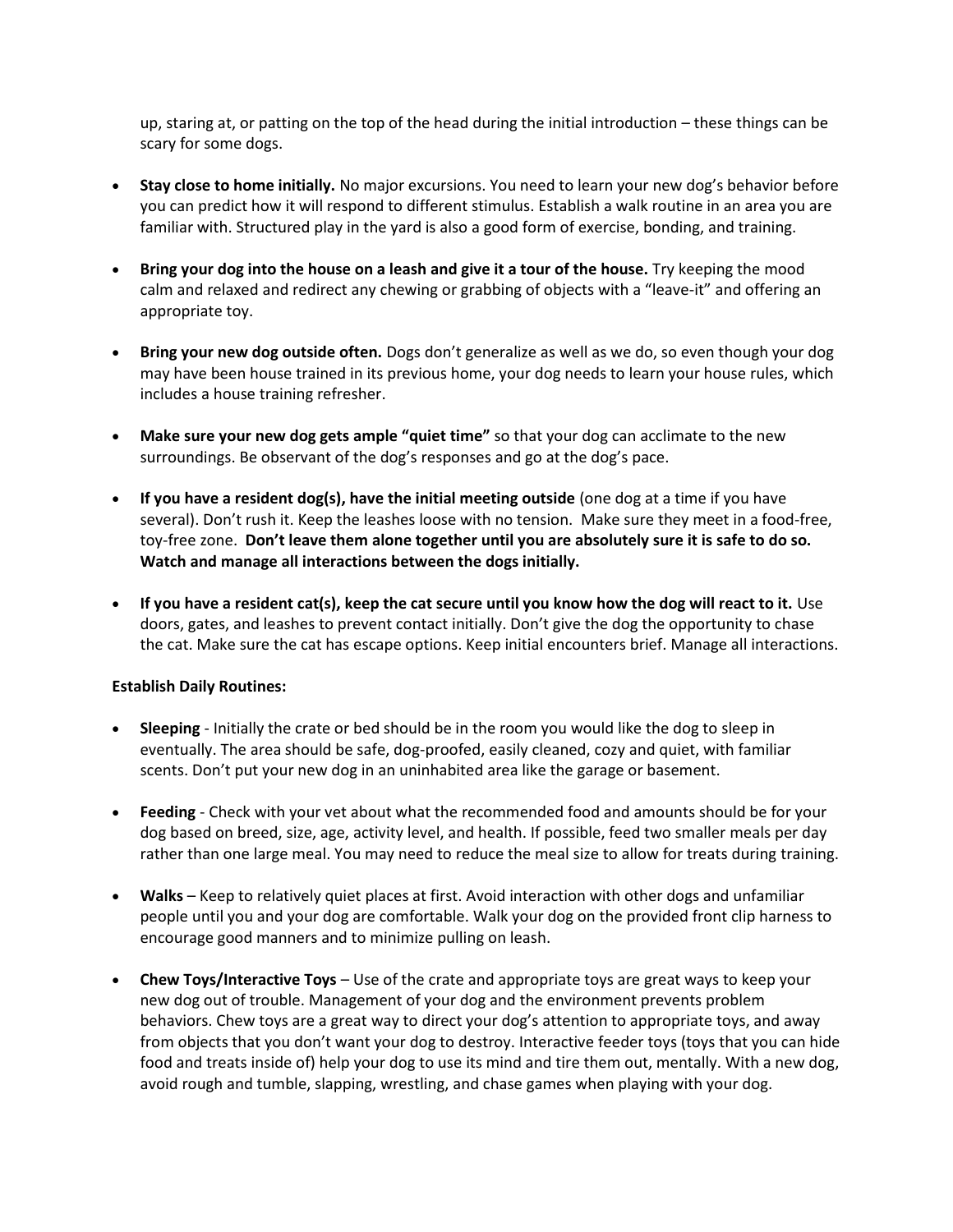• **Prevent separation anxiety** – Use the crate and an interactive feeder toy in combination with leaving for short periods and coming back several times a day, starting with your first day with your new dog. Don't make a big fuss of coming or going.

#### **Relationship Building:**

**Patience-** Have patience with your new dog's behavior, level of training, and the time it takes to establish a bond with you. Give your new dog time and space to adjust. Commit time the first few days to get to know your dog's habits and personality. Establish a routine for the dog and balance interaction and down-time. This is a period of trust-building, so don't scare or yell at the dog or try to force close contact. Watch your dog's postures and expressions. Learn to read him. It may take even up to several months for you to get to know your dog's true nature. And don't forget, your new dog is trying to do the same with you!

**Training-** Physical and mental stimulation are necessary parts of your dog's well-being. Continued training helps your dog settle into a new home, teaches your dog how to fit in to a new family, and strengthens the relationship between you and the dog. Once your dog has settled in and you are familiar with your dog's responses, we encourage you to take advantage of the free training options offered for graduates of the Pups N Pals program at the Halifax Humane Society.

Remember to manage your dog's environment so that you set him up to succeed. Be proactive, not reactive. In other words, prevent inappropriate behavior from happening, and then you won't have to correct it.

**The following sections are training tips and exercises to incorporate into day-to-day life with your dog. During the Prison Pups N Pals program, your dog received consistent training for seven weeks. He or she has learned to respond to a variety of cues including sit, down, stand, stay, heel, wait, drop it, leave it, relax on a mat/bed and touch. Dogs are, however, not robotic and behavior can change from situation to situation. With that in mind, it is very important that you also invest the time to work with your dog to establish good behavior through positive reinforcement training.**

**We also encourage you to take advantage of the offer for all dogs who have graduated from the Prison Pups N Pals program to enroll in a free four-week "Obedience Fundamentals" class at the Halifax Humane Society in Daytona Beach.**

**These classes will help teach you what your dog has learned and will set you up for success with your dog during your life together.**

**If you are interested in taking advantage of this opportunity with your Prison Pups N Pals graduate, please contact the Animal Behavior Department at Halifax Humane Society, by calling (386) 274-4703 Ext 326.**

**In the meantime, see the sections below to get you and your newly adopted dog off on the right foot:**

**\_\_\_\_\_\_\_\_\_\_\_\_\_\_\_\_\_\_\_\_\_\_\_\_\_\_\_\_\_\_\_\_\_\_\_\_\_\_\_\_\_\_\_\_\_\_\_\_\_\_\_\_\_\_\_\_\_\_\_\_\_\_\_\_\_\_\_\_\_\_\_\_\_\_\_\_\_\_\_\_\_\_\_\_\_**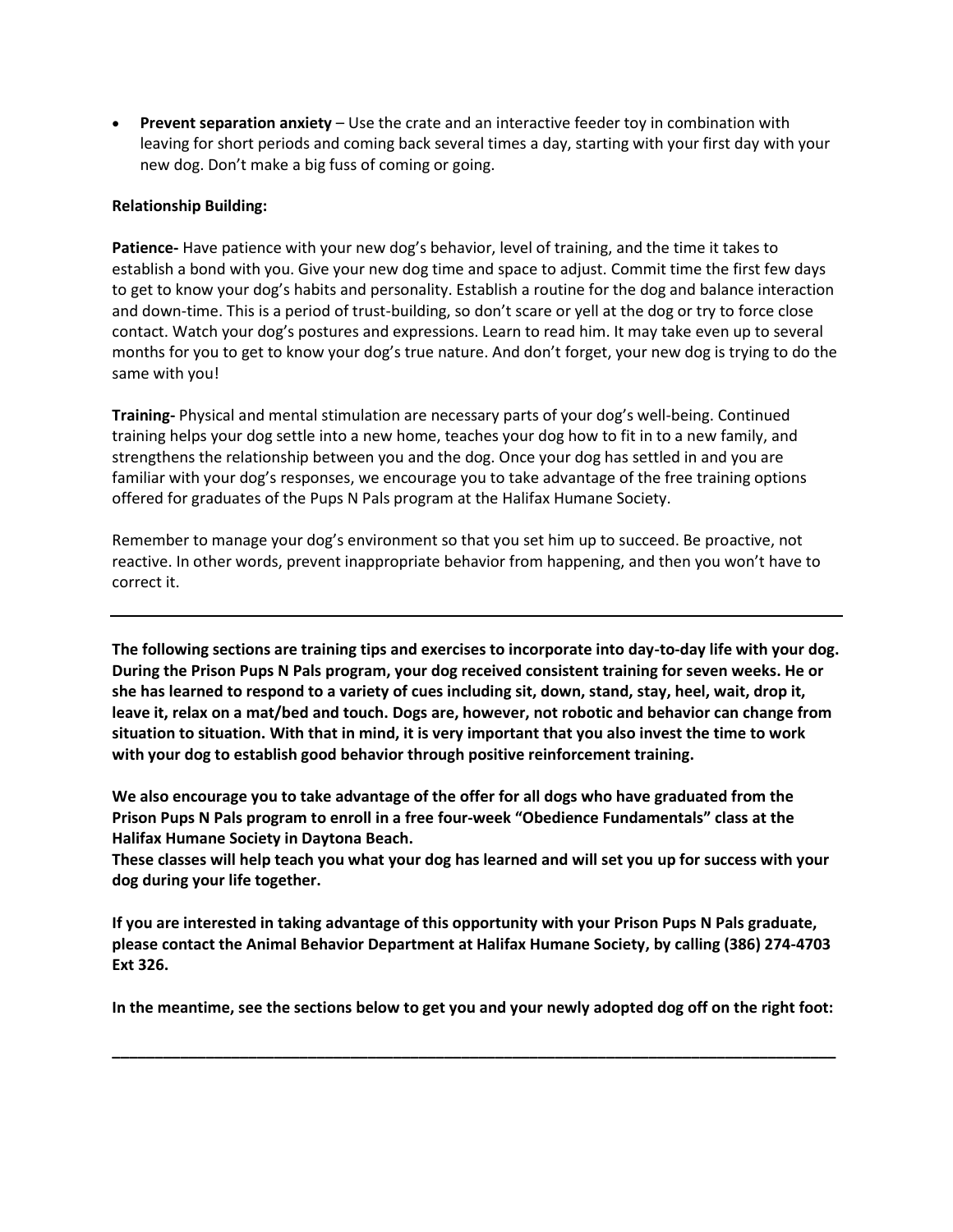# **Capturing Calmness and Desirable Behavior:**

Too often we pay little attention to our dogs throughout the course of a day until they do something undesirable that catches our attention quickly. Here is a much better approach that will teach your dog to be calm and relaxed in a variety of situations, including around the house:

When you see your dog doing absolutely NOTHING, that is the moment you want to reinforce him with attention and treats. For example: you notice your dog lying quietly on the floor or a dog bed while you are folding laundry - quietly deliver a treat that dog to reinforce calm behavior! Remember, behaviors that are reinforced will be repeated.

### **Helpful Tips:**

When reinforcing your dog for doing nothing, you need to get the treat to him before he thinks to look at you. This is because you want to "take a picture" of that calm behavior he is doing at that exact moment in time with the reinforcement, so that exact behavior will be repeated in the future. If your dog turns to look at you as you feed him a treat, you will be "taking a picture" only of a dog that is excited about the food that he is about to eat. Feeding him a treat while he is looking for his treat will not actually reinforce the calm behavior you had hoped for, so wait until your dog is not thinking about the food again, before giving your dog the treat.

You can get the food to your dog while he is not looking at you, by having food already prepared in your hand, so that you don't make a noise before you move to feed your dog. Try keeping several "treat stations" throughout the house on shelves out of your dog's reach so it available to grab easily when you need it.

## **SMART x 50 Training (Rewarding desirable behaviors):**

The "Get SMART protocol" refers to:

**See Mark And Reward Training**

**The goal of this training is to** capitalize on the numerous desirable behaviors and animal performs over the course of an average day by:

- 1. Noticing them
- 2. Pointing them out to the animal ("mark" the behavior with "Yes!")
- 3. Then give the animal a reward in order to increase the strength of those behaviors

Practically speaking, SMART x 50 is a simple way to get started on noticing the behaviors your dog already does that you'd like to see more of.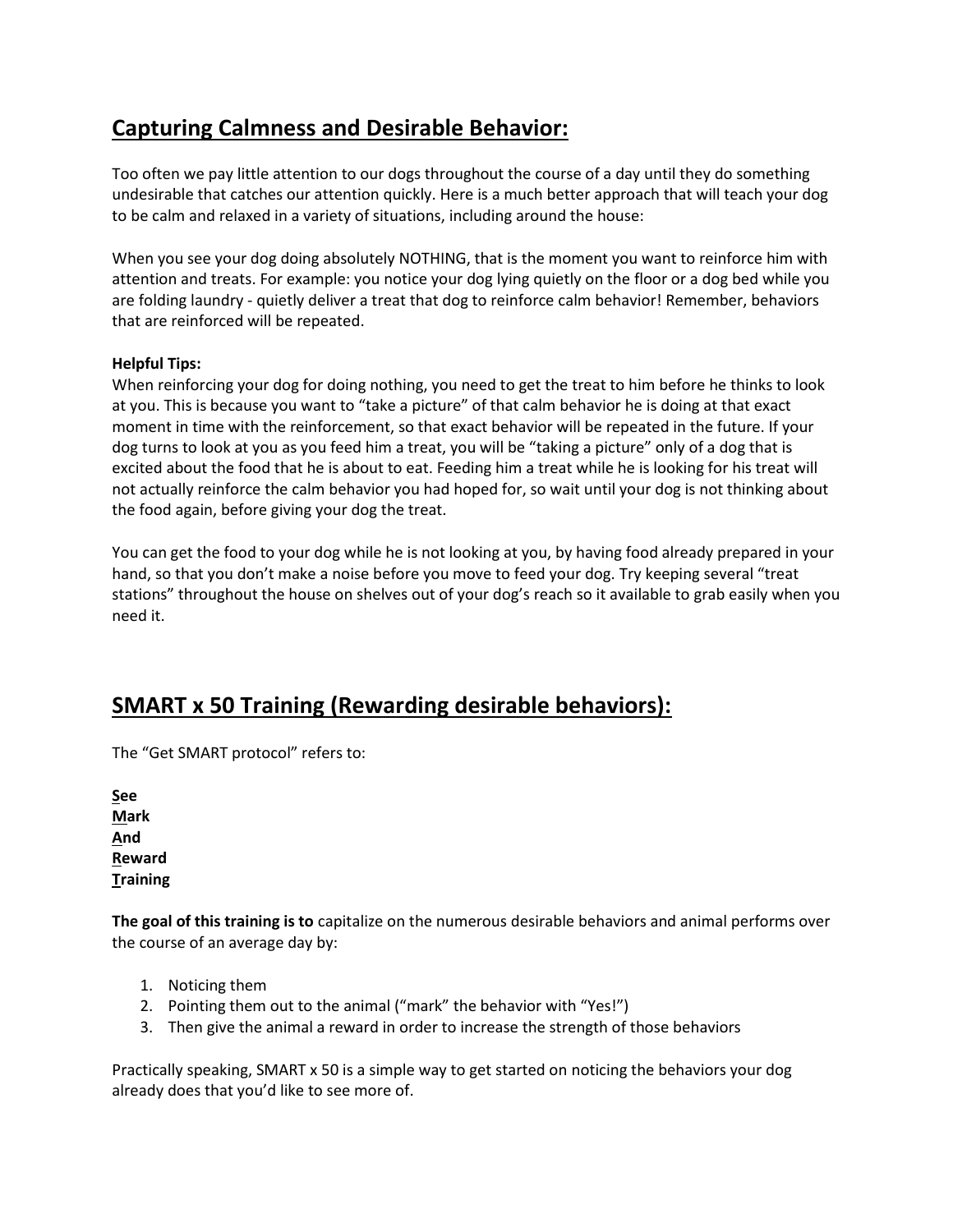#### **How to Do SMART x 50 Training:**

- Count out 50 small, healthy, high value treats each day
- Keep them with you in your pockets or a treat pouch so you remember to use them throughout the course of the day. Alternatively, you can keep several "treat stations" throughout the house on shelves out of your dog's reach so it available to grab easily when you need it.
- When see your dog doing something polite, cute, or useful, mark the behavior ("Yes!")
- Give your dog a treat
- Use up 50 treats per day (depending on how food motivated the dogs is, these "treats" can certainly be pieces of their normal dog food/ kibble)

The beauty of SMART x 50 is that you can do it anyway you want. Just do it! You can choose one or two particular behaviors over the course of a week and see for yourself that your dog ends up doing MORE of those specific behaviors or you can look more generally for various behaviors you like. For example, when working with clients with a brand new baby in the house, I tell the parents to even start with any behavior that is simply not annoying. If it's 2:00 PM and your dog's behavior is not annoying you, go see what he's doing and mark and reward. This is the behavior you will want more of when you are busy with the baby!

If 50 treats doled out for desirable behavior throughout the day sounds overwhelming, you can still start somewhere - do SMART x 25 or SMART x 10!

Noticing and reinforcing the behaviors you want to see more of will never hurt typically gives better results than seem possible from such a simple approach. However, a young or energetic dog will also need help building a repertoire of specific behaviors to go with different contexts — what to do when a person is eating, what do to when the doorbell rings, what to do when the leash comes out, etc.

Some of this will come from training and some will come from how the dog's handler sets up his options. For example, it's perfectly fine to use a leash to prevent jumping up when the dog first meets a new person. This gives you the opportunity to see, mark and reward calmer and more attentive behavior at a bit more distance without allowing the dog to rehearse the undesirable jumping behavior.

SMART x 50 will always be helpful, but it needs to be in conjunction with meeting the dog's needs and setting him up for success. Give it a try!

## **Coming When Called:**

People often inadvertently teach their dogs to NOT come when called. For example, many people wait until they really need the dog before they call him. That usually means that in the dog's view of things, the "fun" is over. If the dog obediently comes to the owner, his leash is promptly attached and he's on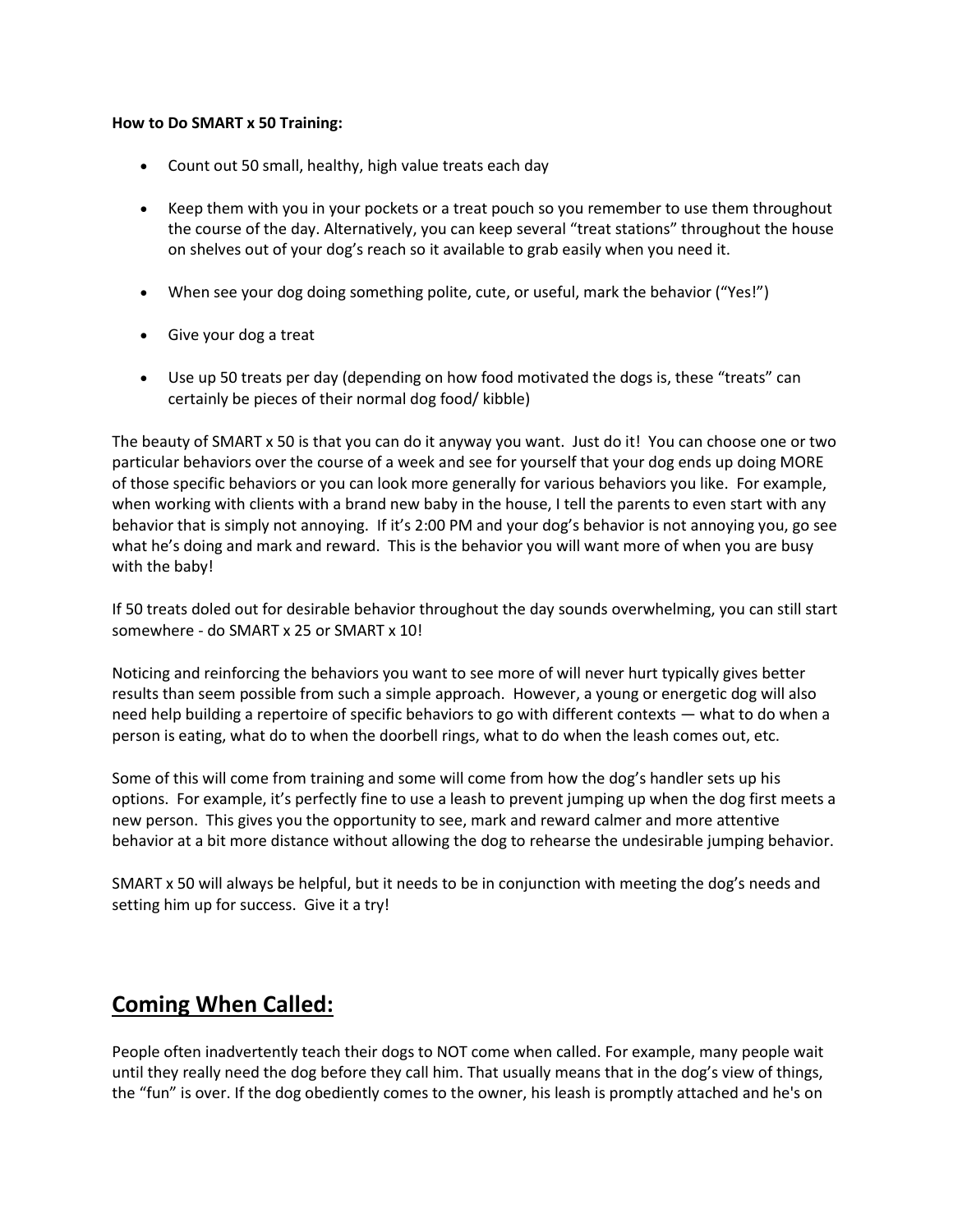his way home. This is not a good outcome from the dog's perspective so on each successive outing, the dog delays coming when called because by delaying, he is prolonging his off leash fun. When the owner repeatedly calls the dog and he does not come, then the dog is learning that he doesn't have to come or at least he doesn't need to come until he is called umpteen billion times. The dog has now learned that ignoring the owner is infinitely more rewarding than obeying the owner. This is definitely a loselose situation. If the dog comes, he is punished for coming because his off leash fun is curtailed. If the dog doesn't come, he is learning not to come and he is being self-rewarded for ignoring the owner.

Another outcome of the above situation is that the now frustrated owner feels he needs to punish his dog for not coming when called. Because the owner does not know how to punish the dog while it is running away, the owner punishes the dog when he eventually returns. The next time the dog will take even longer to come back because not only does it end the fun but it also now means outright punishment from the owner if he does comply.

Instead, be proactive and set up situations that lend themselves to you practicing a recall that you can immediately reinforce using food or a toy, and then let the dog resume what he was doing previously. You want to reinforce the dog for coming and checking in with you when you call her away from something she was previously doing.

When you call your dog to you or away from a distraction, run excitedly away from her praising the entire time – give your dog a reason to chase you! If she complies, reinforce with a piece of food (or several) - bonus if you can scatter the food on the floor or toss the food for her to chase. After she has eaten the food, give a release cue and let her go back to what she was doing previously if she wants. It seems a little counter-intuitive, but by doing so you are reinforcing that checking in with you is a great thing and doesn't mean "loss of freedom" for the dog. It also means that the distraction will become less and less exciting to her - after all, you are giving her *permission* to go chase and play!

#### **To practice your recall cue:**

Start around low-level distractions to build up a strong reinforcement history of responding to the cue "come." Call your dog to come and RUN away from him, praising the whole way. Crouch down to your dog's level and keep your hands close to your body and do not reach out to your dog as he approaches. Verbally praise and dole out several treats by scattering them near you. Allow your dog to eat the treats as reinforcement, then release your dog ("okay!") and allow him to resume what he was doing previously (playing, sniffing, etc).

Think of your recall cue like a savings account. Each time you call your dog to you and reinforce him heavily when he is successful, you make a "deposit" and make the cue stronger. Similarly, if you call your dog to come and he does not respond, or if you call your dog to come but them do something the dog perceives as unpleasant when he arrives, you make a "withdrawal," therefore making the cue less strong. Your goal is to keep the "come" cue "account" as strong and reinforcing as possible. This will mean your dog will happily come to you when it really matters!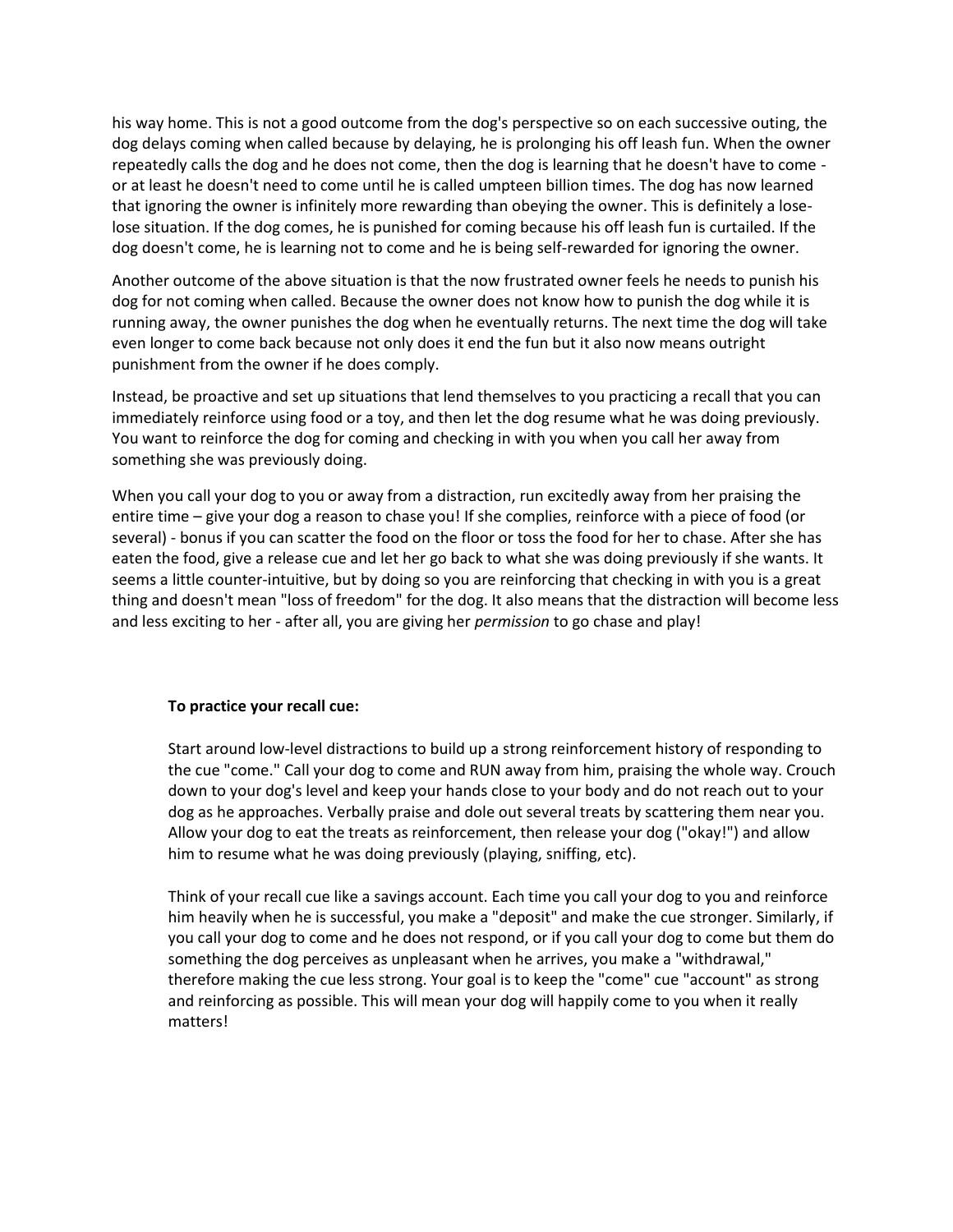## **Teaching Solid Stays:**

Having graduated from the Pups N Pals program, your dog does have an understanding of both a "sit-stay" and "down-stay" cue. It is beneficial to continue to practice these cues throughout your dog's lifetime to ensure consistency in all situations and around distractions.

### **STAGE ONE – Building Duration**

- Before working to build duration with a stay behavior, first ensure that your dog has a solid understanding of the cue itself ("sit" "down" or "stand"). Before working on duration, make you're your dog responds promptly to the cue in a variety of settings at least 95% of the time. Start the process by putting your hand in front of you with the palm facing your dog and hold it there for a few seconds before marking and rewarding.
- Reward your dog's attention and stillness with a treat delivered to their mouth while they are still "frozen" in position.
- Again take a step back and reward your dog for maintaining position.
- Once you have your dog's focus, gradually lengthen the time that you expect your dog to remain "frozen" before marking and feeding until she is staying in one spot for one minute.

### **STAGE TWO – Add Distance**

- Ask your dog to stay and take a step back.
- If your dog moves, lure her back to the original waiting place and repeat the exercise.
- If your dog stays in one place, walk back to her and reward with the verbal praise and a treat.
- Repeat this process a number of times until your dog is really good at staying in one place; only then, increase the amount of steps you take backward until you can walk at least five steps away and back to her without her moving.

### **STAGE THREE – Increase Distance**

- Repeat the first two steps while gradually increasing distance. Do not go too far too fast, but if your dog is responding well, you can make the distance as far as you want.
- If she breaks her stay at any point, go back to the previous distance and build up gradually.
- At this stage you are still facing her while backing away.

### **STAGE FOUR – Vary Your Body Position**

• Dogs like to follow us when we walk away from them, so as soon as you ask your dog to stay and turn your back on her, she is likely to forget everything she has learned and follow you. That is why it is important to practice the 'stay' by turning your body and walking away from your dog as well as walking to her side or around her in a circle.

### **STAGE FIVE – Proofing the Stay Cue**

• Can your dog stay in one place while toys are being thrown around him, when people run past, when she hears a knock on the door, or when there is another dog playing nearby? Verifying all of this is called *proofing* a behavior. When any learned behavior is taken to a more stimulating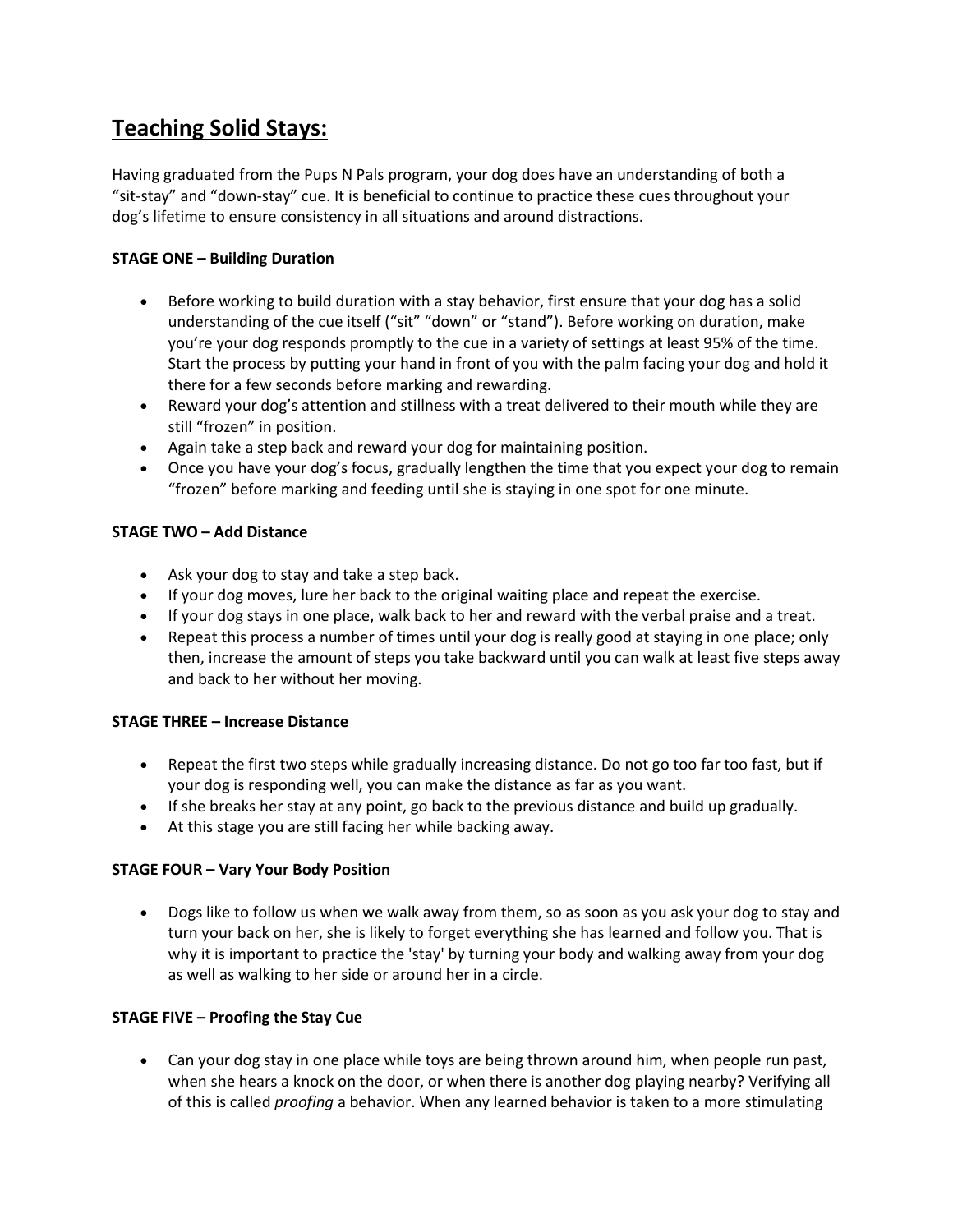environment or situation, it makes it a lot harder for a dog to comply, but every dog can get to this point with practice and properly timed reinforcement.

## **Automatic Sits as a Default Behavior:**

When dogs offer a "sit" behavior *without* an explicit cue or command, it's called an "automatic sit," or a "default behavior." Default behaviors such as automatic sits teach the dog to constantly check in and give their handler focus and to offer desirable behaviors, even in difficult or distracting situations. It aids all other training, and it is the first step towards consistent good behavior and impulse control.

Throughout the Pups N Pals training program, your dog was trained to offer automatic sits as a way of "saying please" before receiving a toy, food, treats, playtime, attention, and walks.

Incorporate Automatic Sits into your dog's normal daily routine:

- Walk briskly and then abruptly stop. Hold out your hand in front of the dog's nose in case he doesn't immediately stop. Then, wait for a Sit.
- As soon as the dog sits, immediately mark ("Yes!") and reward with a food or toy reward, then and take another few brisk steps.
- Abruptly stop again and wait for a Sit. Repeat this many times and move briskly forward, backwards, and side-to-side.

Practice Automatic Sits before giving the dog any toy, food, play, attention, and walks, and make an effort to also practice in different environments and locations. Over time, you can use food or toys rewards only sporadically. By teaching this as an automatic, offered behavior, you'll notice a marked increase in the dog's ability to focus and learn in difficult situations.

## **Teaching a Reliable "Drop" Cue:**

Teaching your dog to drop items from her mouth is a useful and necessary skill, especially for city dogs. There are so many hazardous things on the street, it is easy for your dog to pick up something that is bad for her. You may have tried to teach your dog a cue that means she should drop items, but you might find that your dog is reluctant to respond when the item is very high value. If this is the case, it is possible that your dog thinks "drop it" means you are going to take something away from her. It is important when training this cue to allow your dog to have a toy or treat that is safe for her to keep, because in the beginning you absolutely do not want to take the item away! For this cue to be reliable in real-life situations, you want to teach your dog that "drop it" does not mean you are going to take the item away, you just want her to let go of it for a minute.

You want to think of your "drop it" practice as deposits in the bank; over time you can trade your dog, or give your dog a reward for letting something go from her mouth, this is a deposit in her bank. This way if you find yourself without anything to trade and your dog grabs a chicken bone on the street, you have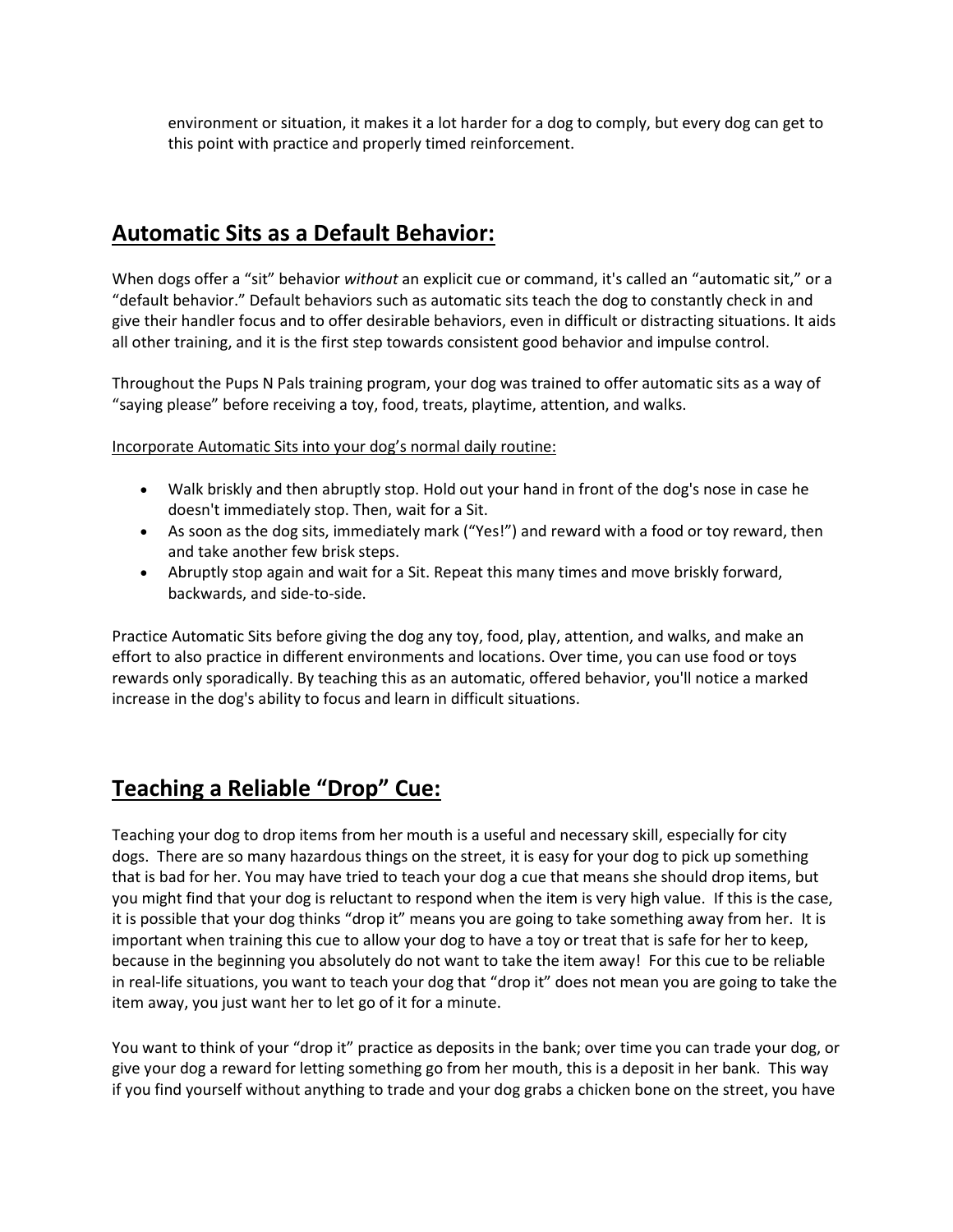enough deposits to make this withdrawal! You should not believe that simply because you gave your dog an item this means you should just be able to take it away at any time; this is not true for any of your human relationships, and you probably like your dog better than a lot of humans!

"Drop it" as a cue for your dog should only mean she has to release what is in her mouth. To properly train this cue, without poisoning it, you must practice with a toy or item your dog can safely continue to chew on. To begin get several tasty treats and allow your dog to begin to chew on a treat or toy.

- 1. Walk near your dog and drop a treat near her toy as you pass, you don't have to say anything. Repeat several times, until your dog looks up at you eagerly as you approach, or even follows you.
- 2. Approach your dog and reach for the toy, but instead of taking it, leave a treat behind. Repeat this several times until your dog is excited for you to approach.
- 3. Say "drop it" to your dog, just once, then approach, trade her for a treat, and walk away, leaving her with the toy! This is key; DO NOT TAKE THE TOY AWAY!
- 4. Repeat step 3 until your dog will respond to the "drop it" cue before you present the treat, but still reward her at the end! Remember these rewards are your bank deposits, so keep on saving up!
- 5. Each day, or each new practice session, start from step 1, even if it takes you less time to progress.

# **Default "Out" or "Release" Behavior with a Toy:**

This quick, easily taught 3 step method works best for dogs with a very strong drive for tugging and no desire to let go. If your dog won't stop tugging even when you wave a very high value treat in front of him, this method is for you.

**Step 1:** Immobilize the toy. Your dog loves the action tugging creates. If you no longer provide resistance to your dog's tugging, this lessens her enjoyment and will usually provoke a response–like releasing the toy. I like to trap the tug toy with both hands against my thigh.

**Step 2:** Give your cue. Say it immediately after you have stopped tugging with your dog. Examples of cues you could use: "out," "release," "drop it." With this exercise, I start using the verbal cue with the very first repetition I attempt with a new dog.

**Step 3:** Mark ("Yes!") and restart the game. As soon as your dog lets go of the tug toy, IMMEDIATELY mark and restart the game by giving your cue to take the toy (mine is "get it") and moving the toy AWAY from your dog. Moving the toy away from your dog is critical as this will instantly stimulate her prey drive and make for a very satisfying reward–another game of tugging. Your dog will learn that the quickest way to a great game of tug is a fast release of the toy when cued by the handler.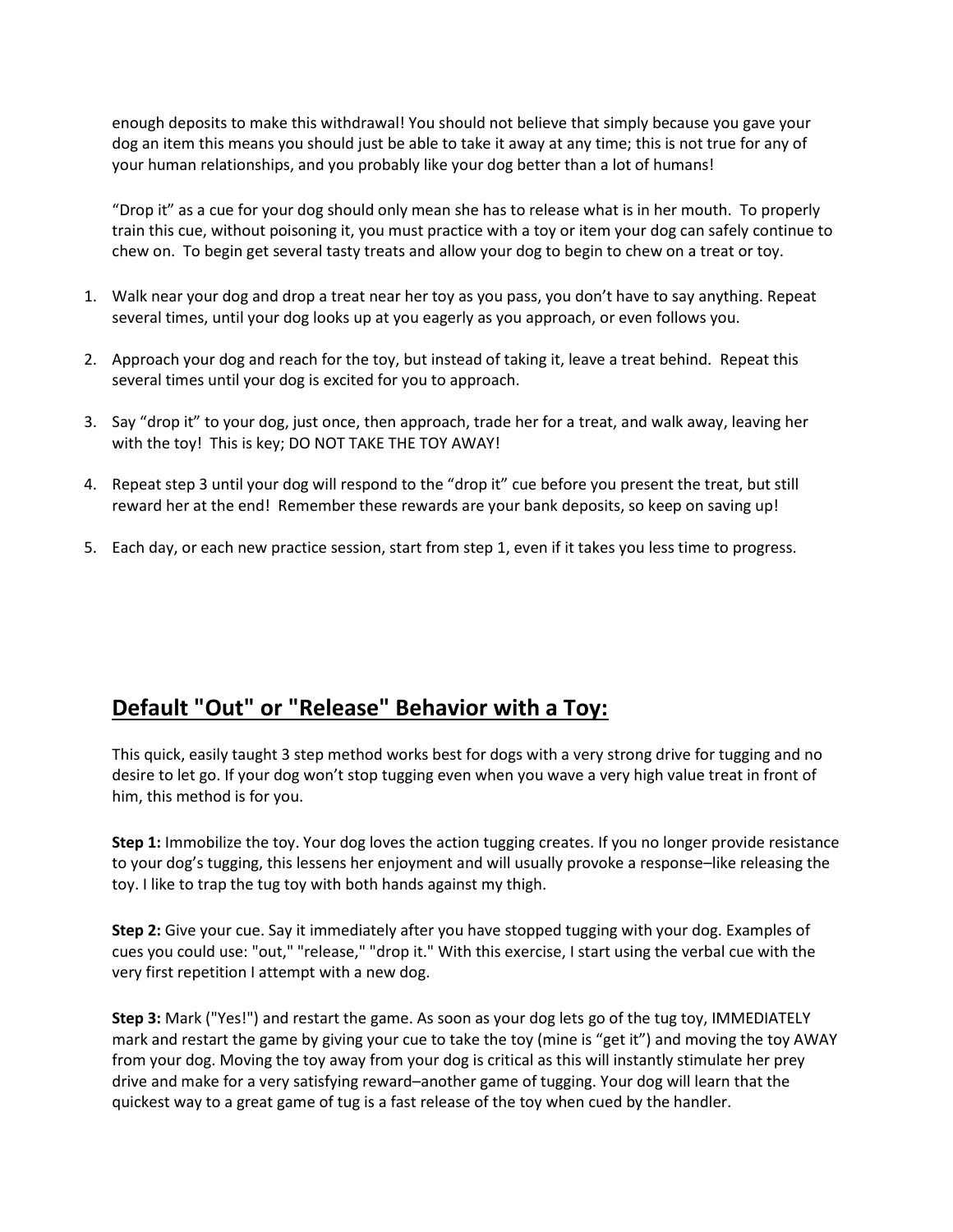#### **Troubleshooting:**

**Q:** My dog took a while to let go of the toy.

**A:** That's okay. Some dogs may take several seconds to let go of the toy; just wait for them to let go, and IMMEDIATELY mark and give your "get it" cue and move the toy away from them.

**Q:** I can't immobilize the toy because my dog is too big and stronger than me.

**A:** You can try using a leash to prevent the dog from pulling away from you, but you must find a way to immobilize the toy or this method will not work. You might try using a toy with less "give" if you are having a hard time immobilizing.

## **Wait at Door:**

Teach the dog to "wait" at the door. Wait is different than stay. Stay means to stay in one spot in one position; wait simply means "don't move forward."

When you go to open a door the dog is typically there waiting for you to open it. Have some small high value treats available. You should be closer to the door than the dog is. Say, "wait" and slowly begin to open the door, no more than the dog's shoulder width. If your dog is not trying to move forward, mark "Yes!" and toss a treat towards or behind your dog. If the dog goes to run out the door, begin to "fan" the door back and forth - you are using the movement of the door (not the leash!) to deter his forward motion. When he pauses and/or takes a step backwards from the door, again mark "Yes!" and toss a treat towards or behind your dog. Work on you walking through the door, using the door and your body to block the dog's exit, then practice the same technique from the other side of the door. You can practice at a variety of different doors, including your dog's crate door.

Remember, the goal is for your "Wait" cue to be different than your "Stay" cue. It is tremendously helpful to have BOTH of these behaviors in your dog's repertoire.

## **Loose Leash Walking:**

Loose Leash Walking (LLW for short) means exactly that – walk calmly on a loose leash. There are a variety of methods for accomplishing LLW but the basic idea is the same. If the dog cooperates by keeping a loose leash, something that the dog wants will happen (treats, the chance to proceed forwards, etc.) and if the dog does not keep the leash loose, then either something undesirable happens (moving the dog away from what it wants) or nothing happens; the dog neither moves forwards nor away (the handler stands still). Since most dogs want to go forwards, standing still falls in the category of "undesirable" for almost all dogs.